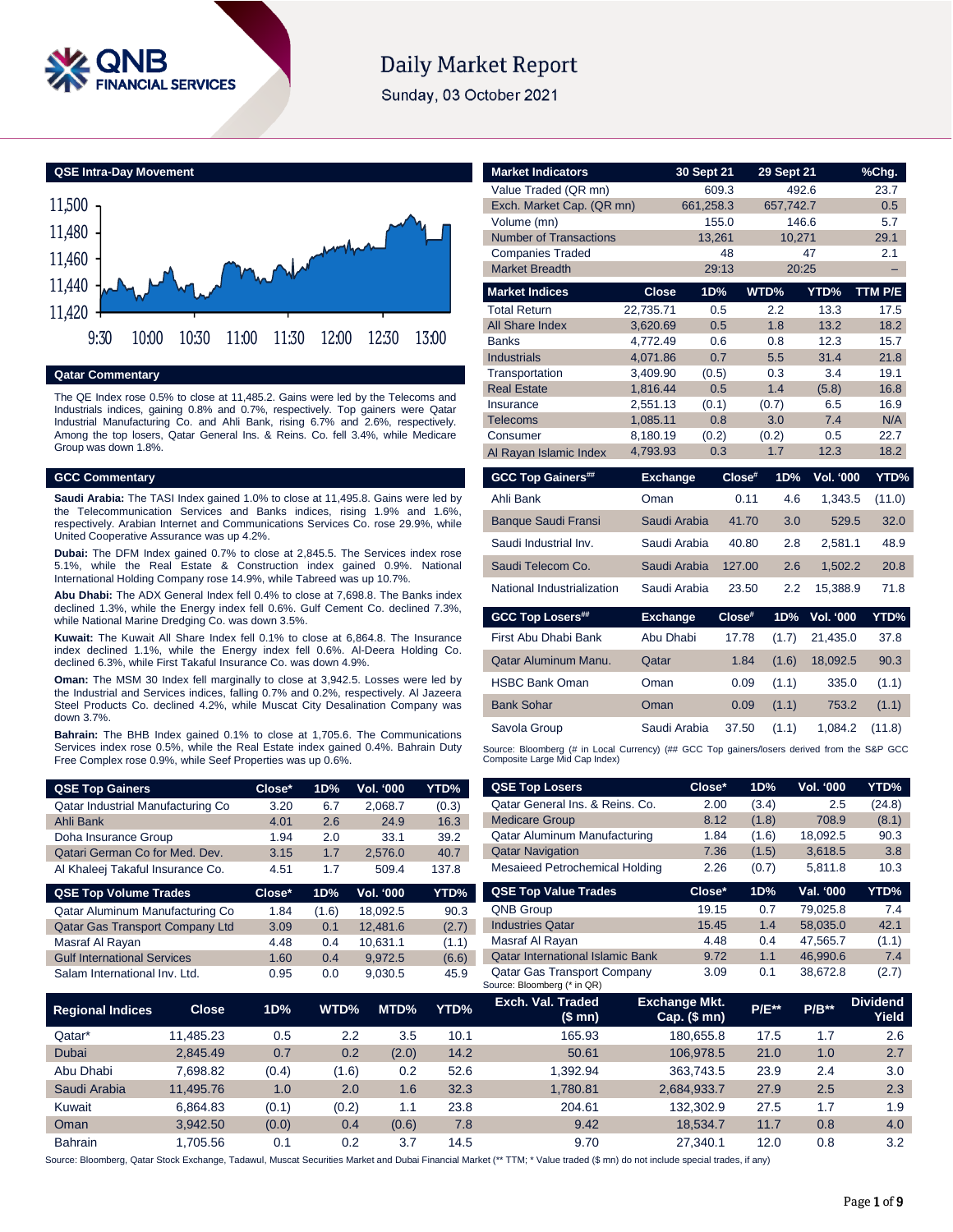# **Qatar Market Commentary**

- The QE Index rose 0.5% to close at 11,485.2. The Telecoms and Industrials indices led the gains. The index rose on the back of buying support from GCC and foreign shareholders despite selling pressure from Qatari and Arab shareholders.
- Qatar Industrial Manufacturing Co and Ahli Bank were the top gainers, rising 6.7% and 2.6%, respectively. Among the top losers, Qatar General Ins. & Reins. Co. fell 3.4%, while Medicare Group was down 1.8%.
- Volume of shares traded on Thursday rose by 5.7% to 155mn from 146.6mn on Wednesday. However, as compared to the 30-day moving average of 167.5mn, volume for the day was 7.5% lower. Qatar Aluminum Manufacturing Co. and Qatar Gas Transport Company Ltd. were the most active stocks, contributing 11.7% and 8.1% to the total volume, respectively.

| <b>Overall Activity</b>        | Buy $\%^*$ | Sell %*  | Net (QR)          |
|--------------------------------|------------|----------|-------------------|
| Qatari Individuals             | 23.65%     | 31.65%   | (48, 750, 164.2)  |
| <b>Qatari Institutions</b>     | 24.43%     | 36.20%   | (71, 724, 295.5)  |
| Qatari                         | 48.07%     | 67.84%   | (120, 474, 459.7) |
| <b>GCC Individuals</b>         | 0.21%      | 0.53%    | (1,970,425.9)     |
| <b>GCC</b> Institutions        | 2.10%      | 1.38%    | 4,437,886.7       |
| <b>GCC</b>                     | 2.31%      | 1.90%    | 2,467,460.8       |
| Arab Individuals               | 6.38%      | 6.55%    | (1,074,066.9)     |
| <b>Arab Institutions</b>       | $0.00\%$   | $0.00\%$ |                   |
| Arab                           | 6.38%      | 6.55%    | (1,074,066.9)     |
| <b>Foreigners Individuals</b>  | 1.69%      | 1.92%    | (1,444,836.5)     |
| <b>Foreigners Institutions</b> | 41.56%     | 21.78%   | 120,525,902.4     |
| <b>Foreigners</b>              | 43.25%     | 23.70%   | 119,081,065.9     |

Source: Qatar Stock Exchange (\*as a % of traded value)

# **Global Economic Data and Earnings Calendar**

# **Global Economic Data**

| <b>Date</b> | <b>Market</b> | <b>Source</b>                            | Indicator                            | <b>Period</b> | <b>Actual</b> | <b>Consensus</b>         | <b>Previous</b> |
|-------------|---------------|------------------------------------------|--------------------------------------|---------------|---------------|--------------------------|-----------------|
| 09-30       | US            | Department of Labor                      | <b>Initial Jobless Claims</b>        | 25-Sep        | 362k          | 330k                     | 351k            |
| 09-30       | <b>US</b>     | Department of Labor                      | <b>Continuing Claims</b>             | 18-Sep        | 2802k         | 2790k                    | 2820k           |
| 09-30       | US            | <b>Bureau of Economic Analysis</b>       | <b>GDP Annualized QoQ</b>            | 2Q            | 6.70%         | 6.60%                    | 6.60%           |
| 09-30       | <b>US</b>     | <b>Bureau of Economic Analysis</b>       | <b>Personal Consumption</b>          | 2Q            | 12.00%        | 11.90%                   | 11.90%          |
| 09-30       | <b>US</b>     | Market News International Chicago        | <b>MNI Chicago PMI</b>               | Sep           | 64.7          | 65                       | 66.8            |
| $01 - 10$   | <b>US</b>     | <b>Bureau of Economic Analysis</b>       | <b>Personal Income</b>               | Aug           | 0.20%         | 0.20%                    | 1.10%           |
| $01 - 10$   | US            | <b>Bureau of Economic Analysis</b>       | <b>Personal Spending</b>             | Aug           | 0.80%         | 0.70%                    | $-0.10%$        |
| $01 - 10$   | <b>US</b>     | US Personal Consumption Expen.           | <b>Real Personal Spending</b>        | Aug           | 0.40%         | 0.40%                    | $-0.50%$        |
| $01 - 10$   | <b>US</b>     | <b>Bureau of Economic Analysis</b>       | <b>PCE Deflator MoM</b>              | Aug           | 0.40%         | 0.30%                    | 0.40%           |
| $01 - 10$   | <b>US</b>     | <b>Bureau of Economic Analysis</b>       | <b>PCE Deflator YoY</b>              | Aug           | 4.30%         | 4.20%                    | 4.20%           |
| $01 - 10$   | US            | <b>Bureau of Economic Analysis</b>       | PCE Core Deflator MoM                | Aug           | 0.30%         | 0.20%                    | 0.30%           |
| $01 - 10$   | <b>US</b>     | <b>Bureau of Economic Analysis</b>       | <b>PCE Core Deflator YoY</b>         | Aug           | 3.60%         | 3.50%                    | 3.60%           |
| $01 - 10$   | US            | <b>Markit</b>                            | Markit US Manufacturing PMI          | Sep           | 60.7          | 60.5                     | 60.5            |
| $01 - 10$   | <b>US</b>     | <b>Bureau of Economic Analysis</b>       | <b>Personal Income</b>               | Aug           | 0.20%         | 0.20%                    | 1.10%           |
| 09-30       | <b>UK</b>     | <b>UK Office for National Statistics</b> | <b>GDP QoQ</b>                       | 2Q            | 5.50%         | 4.80%                    | 4.80%           |
| 09-30       | <b>UK</b>     | <b>UK Office for National Statistics</b> | <b>GDP YoY</b>                       | 2Q            | 23.60%        | 22.20%                   | 22.20%          |
| 09-30       | UK            | <b>UK Office for National Statistics</b> | Private Consumption QoQ              | 2Q            | 7.20%         | 7.30%                    | 7.30%           |
| 09-30       | <b>UK</b>     | <b>UK Office for National Statistics</b> | Government Spending QoQ              | 2Q            | 8.10%         | 6.10%                    | 6.10%           |
| 09-30       | UK            | <b>UK Office for National Statistics</b> | Exports QoQ                          | 2Q            | 6.20%         | 3.00%                    | 3.00%           |
| 09-30       | <b>UK</b>     | <b>UK Office for National Statistics</b> | Imports QoQ                          | 2Q            | 2.40%         | 6.50%                    | 6.50%           |
| $01 - 10$   | <b>UK</b>     | Markit                                   | Markit UK PMI Manufacturing SA       | Sep           | 57.1          | 56.3                     | 56.3            |
| 09-30       | EU            | Eurostat                                 | <b>Unemployment Rate</b>             | Aug           | 7.50%         | 7.50%                    | 7.60%           |
| $01 - 10$   | EU            | Markit                                   | Markit Eurozone Manufacturing PMI    | Sep           | 58.6          | 58.7                     | 58.7            |
| $01 - 10$   | EU            | Eurostat                                 | <b>CPI Core YoY</b>                  | Sep           | 1.90%         | 1.90%                    | 1.60%           |
| $01 - 10$   | EU            | Eurostat                                 | <b>CPI MoM</b>                       | Sep           | 0.50%         | 0.50%                    | 0.40%           |
| $01 - 10$   | EU            | Eurostat                                 | <b>CPI Estimate YoY</b>              | Sep           | 3.40%         | 3.30%                    | 3.00%           |
| 09-30       | Germany       | <b>German Federal Statistical Office</b> | <b>CPI MoM</b>                       | Sep           | $0.00\%$      | 0.10%                    | $0.00\%$        |
| 09-30       | Germany       | <b>German Federal Statistical Office</b> | <b>CPI YoY</b>                       | Sep           | 4.10%         | 4.20%                    | 3.90%           |
| 09-30       | Germany       | <b>German Federal Statistical Office</b> | <b>CPI EU Harmonized MoM</b>         | Sep           | 0.30%         | 0.20%                    | 0.10%           |
| 09-30       | Germany       | <b>German Federal Statistical Office</b> | <b>CPI EU Harmonized YoY</b>         | <b>Sep</b>    | 4.10%         | 4.00%                    | 3.40%           |
| $01 - 10$   | Germany       | <b>Markit</b>                            | Markit/BME Germany Manufacturing PMI | Sep           | 58.4          | 58.5                     | 58.5            |
| 09-30       | France        | <b>INSEE National Statistics Office</b>  | <b>PPI MoM</b>                       | Aug           | 1.00%         |                          | 1.50%           |
| 09-30       | France        | <b>INSEE National Statistics Office</b>  | PPI YoY                              | Aug           | 10.00%        | $\overline{\phantom{a}}$ | 9.00%           |
| 09-30       | France        | <b>INSEE National Statistics Office</b>  | <b>Consumer Spending MoM</b>         | Aug           | 1.00%         | 0.00%                    | $-2.40%$        |
| 09-30       | France        | <b>INSEE National Statistics Office</b>  | <b>Consumer Spending YoY</b>         | Aug           | $-5.40%$      | $-5.40%$                 | $-4.60%$        |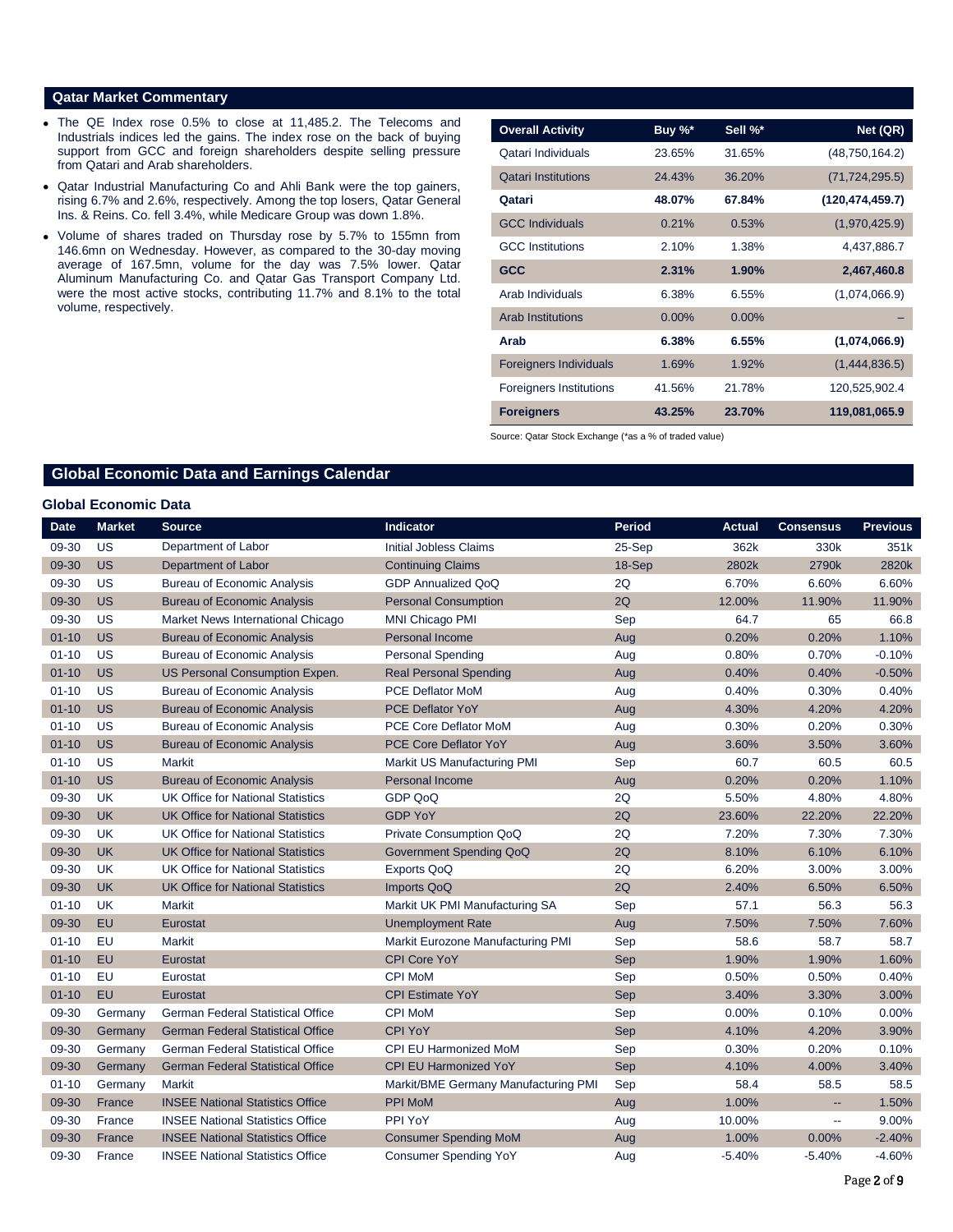| <b>Date</b> | <b>Market</b> | <b>Source</b>                           | <b>Indicator</b>                       | Period     | Actual   | <b>Consensus</b>         | <b>Previous</b> |
|-------------|---------------|-----------------------------------------|----------------------------------------|------------|----------|--------------------------|-----------------|
| 09-30       | France        | <b>INSEE National Statistics Office</b> | <b>CPI EU Harmonized MoM</b>           | <b>Sep</b> | $-0.20%$ | $-0.10%$                 | 0.70%           |
| 09-30       | France        | <b>INSEE National Statistics Office</b> | <b>CPI EU Harmonized YoY</b>           | Sep        | 2.70%    | 2.80%                    | 2.40%           |
| 09-30       | France        | <b>INSEE National Statistics Office</b> | <b>CPI MoM</b>                         | <b>Sep</b> | $-0.20%$ | $-0.10%$                 | 0.60%           |
| 09-30       | France        | <b>INSEE National Statistics Office</b> | CPI YoY                                | Sep        | 2.10%    | 2.20%                    | 1.90%           |
| $01 - 10$   | France        | <b>Markit</b>                           | <b>Markit France Manufacturing PMI</b> | <b>Sep</b> | 55       | 55.2                     | 55.2            |
| 09-30       | Japan         | Ministry of Economy Trade and Industry  | <b>Industrial Production MoM</b>       | Aug        | $-3.20%$ | $-0.50\%$                | $-1.50%$        |
| 09-30       | Japan         | Ministry of Economy Trade and Industry  | <b>Industrial Production YoY</b>       | Aug        | 9.30%    | 12.10%                   | 11.60%          |
| $01 - 10$   | Japan         | Japan Unemployment Rate SA              | Jobless Rate                           | Aug        | 2.80%    | 2.90%                    | 2.80%           |
| $01 - 10$   | Japan         | Economic and Social Research I          | <b>Consumer Confidence Index</b>       | <b>Sep</b> | 37.8     | 37.5                     | 36.7            |
| 09-30       | China         | China Federation of Logistics           | Non-manufacturing PMI                  | Sep        | 53.2     | 49.8                     | 47.5            |
| 09-30       | China         | <b>China Federation of Logistics</b>    | <b>Manufacturing PMI</b>               | <b>Sep</b> | 49.6     | 50                       | 50.1            |
| 09-30       | China         | China Composite PMI Output SA           | <b>Composite PMI</b>                   | Sep        | 51.7     | $\overline{\phantom{a}}$ | 48.9            |
| $09 - 30$   | China         | <b>Markit</b>                           | Caixin China PMI Mfg                   | <b>Sep</b> | 50       | 49.5                     | 49.2            |
| $01 - 10$   | India         | Markit                                  | Markit India PMI Mfg                   | Sep        | 53.7     | $\overline{\phantom{a}}$ | 52.3            |

Source: Bloomberg (s.a. = seasonally adjusted; n.s.a. = non-seasonally adjusted; w.d.a. = working day adjusted)

# **Earnings Calendar**

| Tickers     | <b>Company Name</b>                  | Date of reporting 3Q2021 results | No. of days remaining | Status |
|-------------|--------------------------------------|----------------------------------|-----------------------|--------|
| <b>QNBK</b> | QNB Group                            | 10-Oct-21                        |                       | Due    |
| QNCD        | <b>Qatar National Cement Company</b> | 10-Oct-21                        |                       | Due    |

Source: QSE

# **News Qatar**

- **Legislative history made as Qataris elect 30 members of Shura Council –** The head of the Supervisory Committee of the Shura Council elections Majed Ibrahim Al-Khulaifi announced yesterday the winners of the first Shura Council elections held in Qatar. Al-Khulaifi said the elections will strengthen the rule of law and institutions of the country adding that it was held in realization of the vision of His Highness the Amir Sheikh Tamim bin Hamad al-Thani as announced in his speech at the opening of the 49th session of the Shura Council last year, under the direct supervision of HE the Prime Minister and Minister of Interior. The voting process saw a large participation from women. He said the election registered a voter turnout of 63.5% while the voting process began at 8am and continued until 6pm at 30 polling stations across the country. (Gulf-Times.com)
- **Ministry: Qatar's Shura Council election turnout at 63.5% –** Turnout in the Qatar's Shura Council elections held on Saturday was at 63.5% of registered voters, the interior ministry said in a statement. Qataris chose 30 new members, all men, of the Shura council that consisted of 45 members, according to the chart provided by the interior ministry. (Bloomberg)
- **Formula 1 heads to Qatar in latest win for 2022 World Cup host –** Qatar will host its first Formula 1 motor race in November and get a permanent spot on the championship calendar under a 10-year deal that starts in 2023, the latest sporting win for the host of next year's Soccer World Cup. The event will be held at the Losail International Circuit and replaces the Australian Grand Prix, which was canceled earlier this year because of the country's tightened border controls. Qatar will be the fourth Gulf nation on the Formula One calendar after Bahrain, Abu Dhabi in the UAE and Saudi Arabia. "The vision for F1 to be the showcase for Qatar after the FIFA World Cup in 2022 was the driving force behind this long term agreement," Formula 1 said in a statement on its website. The tournament will help boost the tourism sector, which has been hit hard by coronavirus restrictions. (Bloomberg)
- **Qatar's First-Ever Formula 1 Race to be Officially Named Formula 1 Ooredoo Qatar Grand Prix –** Ooredoo Group (ORDS) has announced it is to be Title Sponsor of Qatar's first-

ever Formula 1 race, which will be officially named the Formula 1 Ooredoo Qatar Grand Prix. The announcement was made at a major press conference that took place at the Losail International Circuit in the presence of Sheikh Mohammed Bin Abdulla Al Thani, Deputy Group CEO and CEO of Ooredoo Qatar, Abdulrahman Al-Mannai, President of Qatar Motor and Motorcycle Federation (QMMF), Stefano Domencali, CEO of Formula 1, and Jean Todt, President of the Fédération Internationale de l'Automobile (FIA) who joined the event virtually. (Press Release)

- **QNNS to holds its EGM on November 08 –** Qatar Navigation (QNNS, Milaha) will hold the General Assembly Meeting (EGM) on November 08, 2021, electronically in the Company's head office located in Ain Khaled (No. 523, Industrial Area, Area 56, Zone E) at 04:30 pm. In case of not completing the legal quorum, the second meeting will be held on November 14, 2021, electronically in the Company's head office located in Ain Khaled (No. 523, Industrial Area, Area 56, Zone E) at 04:30 pm. The agenda includes approval to initiate the retirement of treasury shares of QR 9.08mn and consequently, to reduce the capital of Milaha to be reduced from QR1.145bn share of QR1 each to QR1.126bn divided into 1.126bn shares of QR1 each (QSE)
- **Mekdam Holding Group signs an agreement with Qatar Petroleum –** Mekdam Holding Group announces it has signed agreement. The terms of the agreement are as follows. Customer: Qatar Petroleum (QP), Contract Title: Turnaround Maintenance Services for Gas Recycling Plant in Dukhan Fields-2022. Value: QR63,000,000, Duration: 13 Months, Completion Date: 09 November 2022, Scope of Work: Turnaround Maintenance services for Gas Recycling Plant consists of decontamination of the Plant, internal inspection of static equipment, overhauling of valves, civil works, piping works, purging of the Plant with nitrogen and assisting QP to put back the Plant into operation after completing all the activities and Services. Thus, the total value of contracts awarded to Mekdam Holding Group during year 2021 has exceeded an amount of QR560mn, with an average expected gross profit margin of 14% at least. (QSE)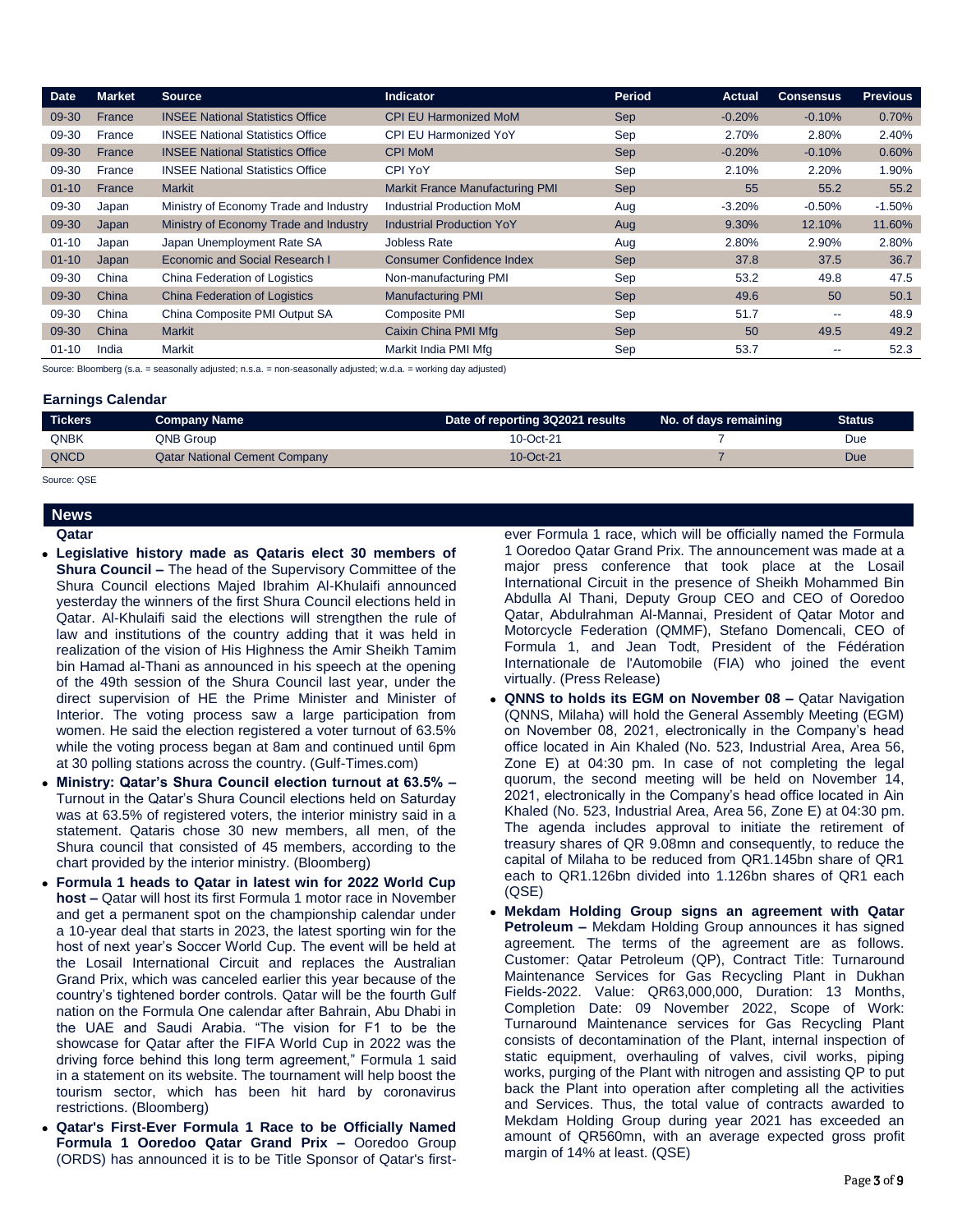- **ABQK to disclose its 3Q2021 financial results on October 19 –** Ahli Bank (ABQK) will disclose its financial statement for the period ending September 30, 2021 on October 19, 2021. (QSE
- **QIGD to disclose its 3Q2021 financial results on October 17 –** Qatari Investors Group (QIGD) will disclose its financial statement for the period ending September 30, 2021 on October 17, 2021. (QSE)
- **Vodafone Qatar is official 'Innovation Partner' of Project Qatar 2021 –** Vodafone Qatar announced yesterday that it is the official 'Innovation Partner' of Project Qatar, which will take place from October 4 to 7 at the Doha Exhibition and Convention Centre (DECC). As Qatar's biggest and most comprehensive construction business platform, the event is set to explore the future of construction in the country, with the participation of high-level government speakers, market leaders and specialists. Qatar's construction sector is predicted to continue on its strong growth trajectory over the coming years with the industry expected to be worth \$76.98bn by 2026 – up from \$42bn in 2017 – and to see a compound annual growth rate of 10.54% over the next five years, according to Mordor Intelligence. (Gulf-Times.com)
- **KPMG: Qatar's banking landscape to see more green bonds –** More banks in Doha are slated to issue green bonds as the country's banking landscape is now developing, testing and commercializing new ESG or environment social and governance-tied products and models, according to KPMG. "One of the leading banks has indeed issued green bonds last year and more banks are expected to follow," KPMG said in a report on Qatar's banking perspectives. QNB Group had in 2020 issued \$600mn in five-year senior unsecured notes to finance green projects, its first green benchmark bond issuance; showing a sign of growing investor demand for these instruments in the Gulf Cooperation Council. Qatar Central Bank governor HE Sheikh Abdullah bin Saoud Al-Thani said some of the Qatari banks have already adopted green initiatives in their business practices as they issue green bonds, provide green loans/mortgages and green credit cards. (Gulf-Times.com)
- **PSA: Qatar real GDP rises 4% in 2Q on non-hydrocarbons –** A rebound in non-energy sectors – especially hospitality, logistics, wholesale and retail trade and manufacturing – helped Qatar post a robust 4% YoY growth in real terms in the second quarter (2Q) of 2021, according to the official data. An healthy 6.2% inflation-adjusted growth in the non-hydrocarbons and a 0.7% in mining and quarrying sectors were instrumental in lifting the country's GDP (gross domestic product) at constant prices (base year 2013) in the review period, according to figures released by the Planning and Statistics Authority (PSA). On a quarterly basis, the country's real GDP has eased 0.3% in 2Q2021 as a 0.4% growth in the mining sector was masked by a 0.8% decline in the non-mining sectors. Highlighting that Qatar's economy has weathered the pandemic and the plunge in oil prices relatively well; the US-based Institute of International Finance recently said it expects modest economic recovery in 2021 driven by strengthening oil and gas prices, a revival in domestic demand as a result of the progress made in vaccination, and the end of the three-year blockade. Within nonhydrocarbons, on a yearly basis, the accommodation and food services segment soared 41%, transportation and storage (26.9%), wholesale and retail trade (26.1%), manufacturing (13.4%), finance and insurance (8.7%), information and communication (5.2%), real estate (1.2%) and construction (0.6%) in 2Q2021, PSA figures said. (Gulf-Times.com)
- **PSA: Qatar PPI soars 85% YoY in August –** Qatar's hydrocarbon and manufacturing sectors faced significant price pressure this August on an annual basis, as the country's

producers' price index (PPI) soared 84.6% YoY, according to the official estimates. Qatar's PPI, which captures price pressure felt by producers of goods and services, however eased by a marginal 0.7% YoY decline, said the figures released by the Planning and Statistics Authority (PSA). The PSA had released a new PPI series in late 2015. With a base of 2013, it draws on an updated sampling frame and new weights. The previous sampling frame dates from 2006, when the Qatari economy was much smaller than today and the range of products made domestically much narrower. Market sources are of the view that the hardening of the global crude oil and industrial input prices had its reflections (in the PPI). The mining PPI, which carries the maximum weight of 72.7%, reported a robust 100% increase YoY in August 2021 as the selling price of crude petroleum and natural gas was seen soaring a high 100.6%; even as that of stone, sand and clay declined 6.8%. (Gulf-Times.com)

- **EU's Borrell: EU can depend on Qatar to address any shortage in natural gas –** The European Union can depend on Qatar to address any shortage in natural gas, EU Foreign Policy Chief Josep Borrell said on Thursday at a news conference held in Doha with Qatari Foreign Minister Sheikh Mohammed bin Abdulrahman Al-Thani. (Zawya)
- **Qatar's Central Bank August Foreign Reserves rise to QR209.3bn –** Qatar Central Bank has published Qatar's foreign reserves for August on its website. International reserves and foreign currency liquidity rose to QR209.3bn from QR205.6bn in July. (Bloomberg)
- **Qatar August M2 money supply rises 4.1% YoY; falls 1.1% MoM –** Qatar Central bank has published data on monetary aggregates for August on website. M2 money supply rises 4.1% from year ago; falls 1.1% MoM. M1 money supply rises 3% from year ago; falls 9.9% MoM. (Bloomberg)
- **QATAR TANKER TRACKER: Exports at 7-Month Low on Japan, India cut –** Qatar's oil exports dropped in September to the lowest in seven months due to a sharp decline in shipments to its top buyers, Japan and India. Total observed crude and condensate exports shrank to 797k barrels per day (bpd) last month, compared with a revised 913k bpd in August, according to tanker-tracking data compiled by Bloomberg. Qatari crude exports dropped by 29% MoM to 478k bpd, while condensate shipments, which emerge from Ras Laffan, grew by 32% to about 319k bpd. Shipments to Japan plunged 70% MoM to the lowest monthly volume since at least the start of 2017, while no exports were observed to India; flows to China dropped MoM. Exports to South Korea nearly doubled boosted by higher condensate flows. Some tankers may signal Singapore as a transit point and sail further to other destinations. (Bloomberg)
- **Qatar offers LA-based firms investment opportunities in manufacturing, logistics, sports –** American companies, specifically in Los Angeles, California, stand to gain from the investment opportunities being offered by Qatar in a wide variety of sectors, including manufacturing, sports, logistics, and media, said Qatar's commercial attaché in the US, Fahad al-Dosari. (Gulf-Times.com)
- **Qatar puts its development on show at Expo 2020 Dubai –** The Ministry of Commerce and Industry (MoCI) has inaugurated Qatar's pavilion at Expo 2020 Dubai, taking place from Oct 1, 2021, until March 31, 2022, under the slogan: "Connecting Minds, Creating the Future". (Gulf-Times.com)
- **Qatar among high potential countries in region for Google Cloud –** Qatar is an important market for Google Cloud and the company is keen to take the lead in building a digitally skilled workforce in Qatar, AbdulRahman Al Thehaiban, Managing Director, META, Google Cloud told The Peninsula. "Qatar is an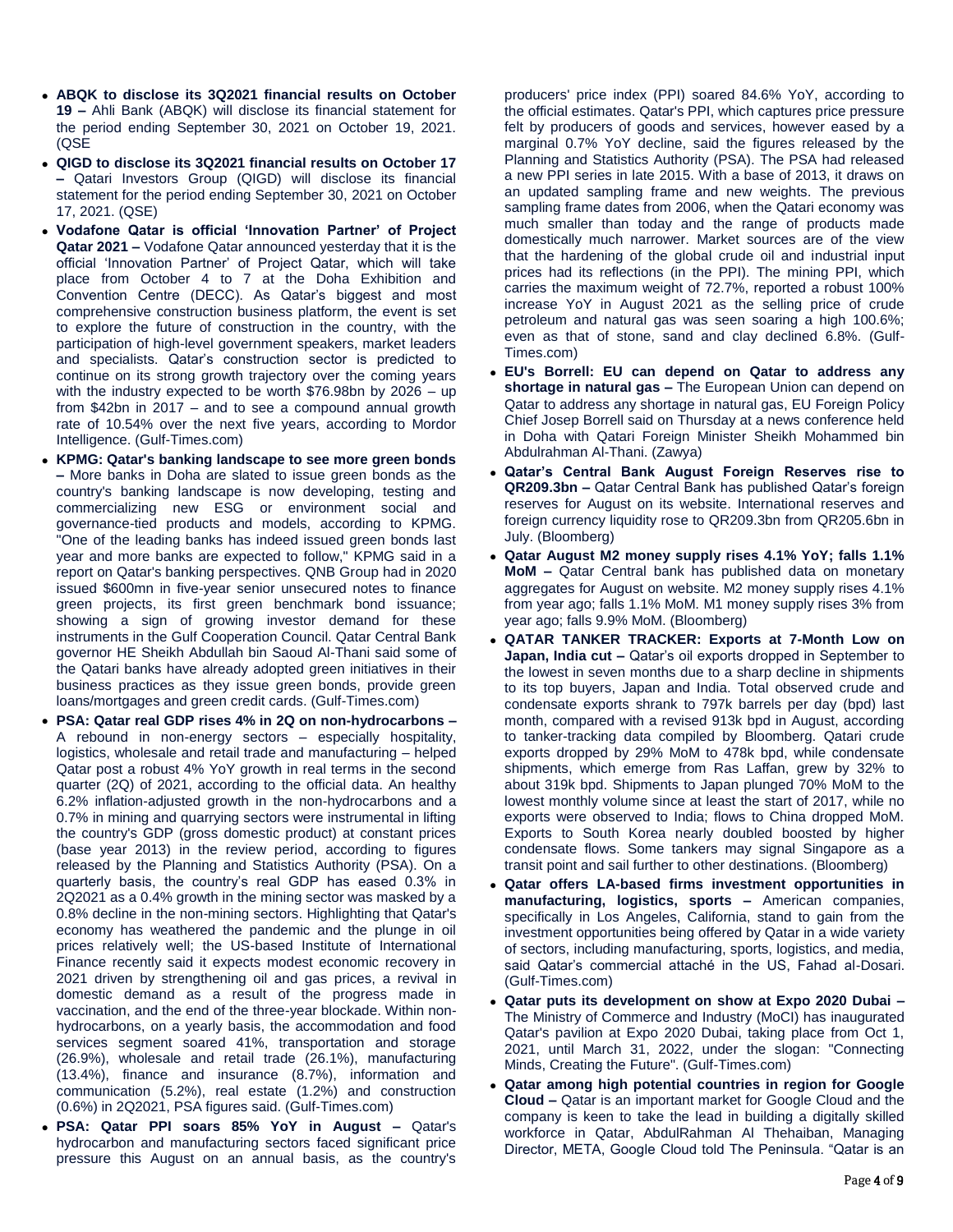important market for us, and that's why we launched the Google Cloud region in Qatar in partnership with the Qatar Free Zone Authority (QFZA), and that is a testament to our commitment to the country," AbdulRahman Al Thehaiban said. Recently, Google Cloud commissioned a research with a third party organization - Alphabeta, to identify the potential and demonstrate the full economic value of cloud technology in 10 countries across the MENA region - where Qatar was one of the 10 countries researched. (Peninsula Qatar)

- **Qatar offers LA-based firms investment opportunities in manufacturing, logistics, sports –** American companies, specifically in Los Angeles, California, stand to gain from the investment opportunities being offered by Qatar in a wide variety of sectors, including manufacturing, sports, logistics, and media, said Qatar's commercial attaché in the US, Fahad Al-Dosari. Speaking at a virtual discussion hosted by the US-Qatar Business Council (USQBC), the Commercial Attaché Office in the US for the State of Qatar, and the Los Angeles Area Chamber of Commerce, Al-Dosari said Qatar has commercial with Los Angeles in the aerospace; biomedical/medical technology; construction, design and engineering; entertainment and tourism; fashion; and finance sectors. Citing the economic pillar of the Qatar National Vision 2030, which focuses on diversifying the Qatari economy, Al-Dosari said Qatar is enhancing efforts to advance its manufacturing industry. Manufacturing free zones, such as the Airport Free Zone at Ras Bufontas, have been positioned to offer manufacturing companies, ranging from startups and small and medium-sized enterprises (SMEs) to large multinational corporations, access to brand new infrastructure, and specialized logistics services to provide an optimal business environment, he said. In logistics and distribution, Al-Dosari said Qatar Airways operates commercial flights between Los Angeles International Airport in Los Angeles and Hamad International Airport (HIA) in Doha. (Gulf-Times.com)
- **Qatar Airways sees 'continual improvement' in waste, water and energy use –** Qatar Airways is "achieving continual improvement" for its environmental performance in waste, water and energy use via ongoing projects such as reduction of singleuse plastics on board, introduction of a waste segregation program that maximizes recycling and reusing at its corporate offices and Hamad International Airport among others. Other ongoing projects include use of foam wash engine cleaning for its aircraft, use of treated waste water for irrigation at HIA and optimization initiatives to reduce energy usage, Qatar Airways said in its 'Annual Report 2021'. (Gulf-Times.com)
- **Qatar Airways launches stopover packages –** Qatar Airways, in partnership with Discover Qatar, has launched the World's Best Value Stopover packages consisting of up to a four night stay in Doha. The packages allow vaccinated travelers to purchase the World's Best Value Stopover with Qatar Airways for a chance to experience the World's Best Airline and Qatar's renowned hospitality before continuing to their final destination from the World's Best Airport Hamad International Airport (HIA). Starting at \$14 per person per night, travelers can now experience Qatar's famous hospitality by staying in a selection of luxurious 4-star and 5-star hotels and make their journey even more memorable. (Peninsula Qatar)
- **QA resumes Madinah service today with four weekly flights –** Qatar Airways has announced resuming services to Prince Mohammed Bin Abdulaziz International Airport, Madinah, starting today with four weekly flights. The Madinah services will be operated by the airline's state-of-the-art Airbus A320, featuring 12 seats in First Class and 132 seats in Economy Class. The resumption of services will enable passengers flying from and to Madinah to enjoy seamless connectivity to over 140

destinations of the airline's extensive global network in Asia, Africa, Europe, and the Americas via the best airport in the world, Hamad International Airport (HIA). (Peninsula Qatar)

- **Qatar Airways Increases Presence in Egypt, with new Route to Sharm El-Sheikh –** Qatar Airways has announced that it will launch a new service to Sharm El-Sheikh, Egypt from Doha on December 3, 2021 with twice weekly flights, the new route will follow the resumption of operations to Luxor on November 23, 2021 with four weekly flights. The resumption of operations to Luxor and launching of flights to Sharm El-Sheikh sees Qatar Airways now operate a total of 34 weekly flights to Egypt. The new services will be operated by an Airbus A320 aircraft, featuring 12 seats in First Class and 132 seats in Economy Class. (Bloomberg)
- **Qatar Petroleum announces fuel prices for October –** Qatar Petroleum announced Thursday the prices of diesel and petrol for October 2021. The prices of diesel went up, however, the price of both types of petrol remained stable. Qatar Petroleum has set the price of a liter of diesel at QR1.95 in October, compared to QR1.85 per liter in September, while the price of Super Petrol 95 is set at QR2.05 per liter in October, similar to the previous month. The price of Premium Petrol 91 remained stable as Qatar Petroleum set its price at QR2.00 per liter in October similar to last month. (Gulf-Times.com)
	- **International**
- **Biden says he'll 'work like hell' to pass infrastructure, social spending bills –** US President Joe Biden said on Saturday he was going to "work like hell" to get both an infrastructure bill and a multi-trillion-dollar social spending bill passed through Congress and plans to travel more to bolster support with Americans. Biden visited the Capitol on Friday to try to end a fight between moderates and left-leaning progressives in his Democratic Party that has threatened the two bills that make up the core of his domestic agenda. The president on Saturday acknowledged criticism that he had not done more to gin up support for the bills by traveling around the country. He said there were many reasons for that, including his focus on hurricane and storm damage during recent trips, among other things. Biden said he would be traveling to make "the case why it's so important" to pass the bills and to make clear what is in them. He said the bills were designed to make life easier for ordinary Americans by making child care affordable, for example. "There's nothing in any of these pieces of legislation that's radical, that is unreasonable," Biden said. "I'm going to try to sell what I think the people, the American people, will buy." Biden expressed confidence that both bills would get passed but declined to set a deadline, such as the November Thanksgiving holiday, for when that would happen. (Reuters)
- **US consumer spending increases; inflation eroding households' buying power –** US consumer spending surged in August, but outlays adjusted for inflation were weaker than initially thought in the prior month, reinforcing expectations that economic growth slowed in the third quarter as COVID-19 infections flared up. The report from the Commerce Department on Friday, which showed inflation remaining hot in August, raised the risk of consumer spending stalling in the third quarter, even if spending accelerates further in September. Inflationadjusted, or the so-called real consumer spending is what goes into the calculation of GDP. Consumer spending, which accounts for more than two-thirds of US economic activity, rebounded 0.8% in August. Data for July was revised down to show spending dipping 0.1% instead of gaining 0.3% as previously reported. Consumption was boosted by a 1.2% rise in purchases of goods, reflecting increases in spending on food and household supplies as well as recreational items, which offset a drop in motor vehicle outlays. A global shortage of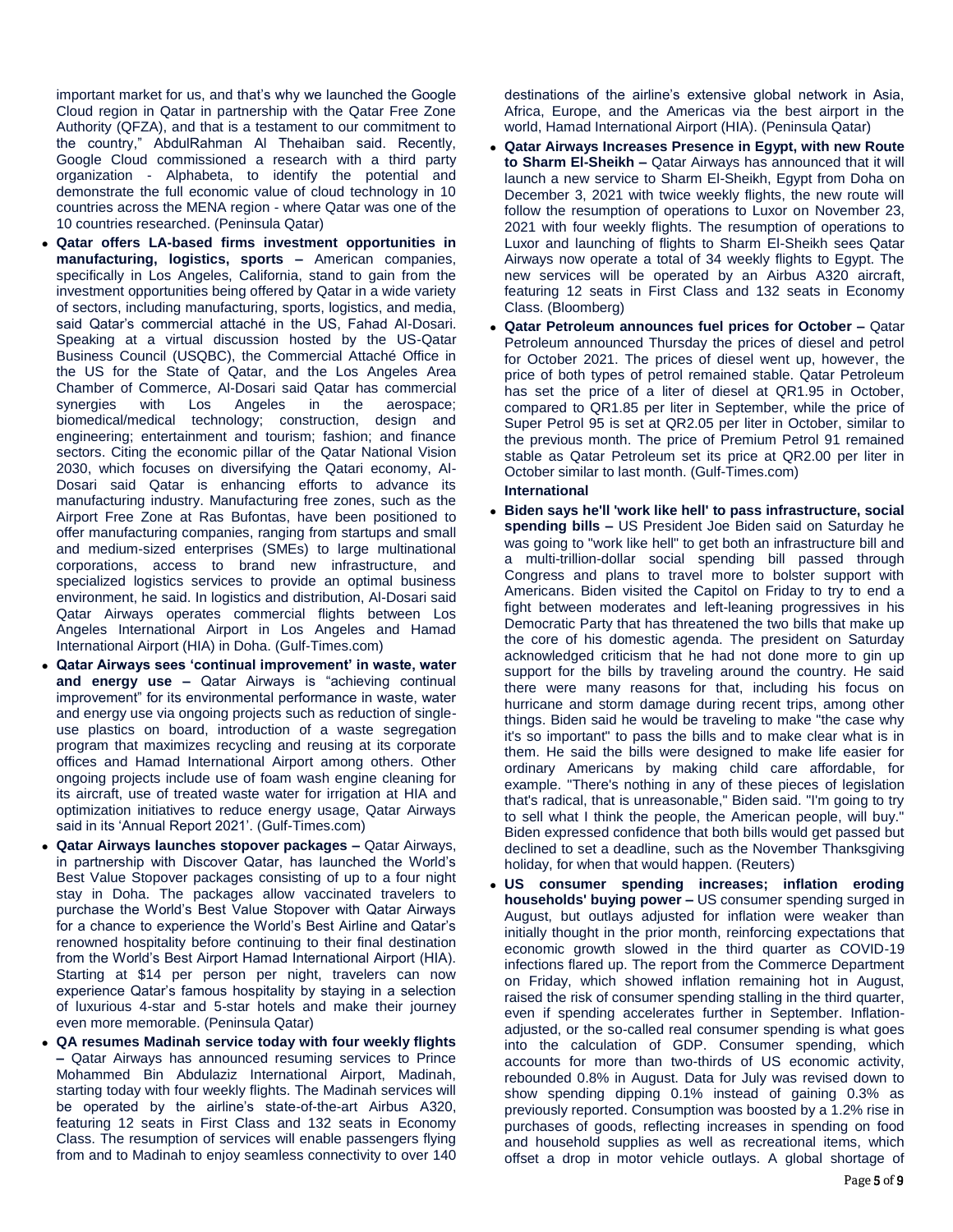semiconductors is undercutting the production of automobiles. Goods spending fell 2.1% in July. Spending on services rose 0.6% in August, supported by housing, utilities and health care. Services, which account for the bulk of consumer spending, increased 1.1% in July. Spending is shifting back to services from goods, but the resurgence in coronavirus cases, driven by the Delta variant, crimped demand for air travel, hotel accommodation and sales at restaurants and bars. Economists polled by Reuters had forecast consumer spending increasing 0.6% in August. Inflation maintained its upward trend in August, though price pressures have probably peaked. The personal consumption expenditures (PCE) price index, excluding the volatile food and energy components, climbed 0.3% after increasing by the same margin in July. In the 12 months through August, the so-called core PCE price index increased 3.6%, matching July's gain. (Reuters)

- **ISM: US manufacturing expands further in September; shortages, prices rising –** US manufacturing activity picked up further in September, but factories experienced longer delays getting raw materials delivered and paid higher prices for inputs. The Institute for Supply Management (ISM) said on Friday its index of national factory activity increased to a reading of 61.1 last month from 59.9 in August. A reading above 50 indicates expansion in manufacturing, which accounts for 12% of the US economy. Economists polled by Reuters had forecast the index falling to 59.6. Some of the surprise rise in the ISM index, however, was due to a jump in the survey's measure of supplier deliveries to a reading of 73.4 last month from 69.5 in August. A reading above 50% indicates slower deliveries, but a lengthening in suppliers' delivery times is normally associated with a strong economy and increased customer demand, which would be a positive contribution to the ISM index. But in this case slower supplier deliveries indicate persistent supply shortages related to the COVID-19 pandemic. That was underscored by a rebound in the survey's measure of prices paid by manufacturers to a reading of 81.2 from an eight-month low of 79.4 in August. The Federal Reserve last week raised its projection for its key inflation measure to 3.7% this year. That was up from a median of 3.0% projected back in June. The US central bank has a flexible 2% inflation target. Aside from the technical lift from the supplier deliveries measure, manufacturing is strong. The ISM survey's forward-looking new orders subindex held at a reading of 66.7 last month. Manufacturing is being underpinned by businesses desperate to rebuild stocks after inventories were depleted in the first half of the year. The survey's measure of customer inventories remained in contraction territory in September. A gauge of factory employment rebounded last month after falling in August to its lowest level since November. That suggests manufacturing payrolls growth likely picked up in September after slowing in the prior month. The Labor Department is scheduled to issue its closely watched employment report next Friday. (Reuters)
- **US construction spending flat in August –** US construction spending was unexpectedly flat in August as an increase in public sector projects was offset by weakness in the private sector. The Commerce Department said on Friday that the unchanged reading in construction spending followed a 0.3% gain in July. Construction spending increased 8.9% on a yearon-year basis in August. Economists polled by Reuters had forecast construction spending gaining 0.3%. Spending on private construction projects slipped 0.1% after rising 0.2% in July. Outlays on residential construction advanced 0.4%, likely lifted by remodeling projects, after rising by the same margin in July. Single-family homebuilding spending fell 0.7% and outlays on multi-family housing projects dropped 0.8%. Homebuilding is being hampered by expensive building materials as well as land

and labor shortages. Investment in private non-residential construction like gas and oil well drilling declined 1.0% in August. Spending on public construction projects rose 0.5% in August, matching July's gain. Outlays on state and local government construction projects increased 0.8%, but federal government spending dropped 4.6%. (Reuters)

- **Eurozone factory growth strong in Sept but bottlenecks bite –** Eurozone manufacturing growth remained strong in September but activity took a big hit from supply chain bottlenecks that are likely to persist and keep inflationary pressures high, a survey showed on Friday. Factories have struggled with logistical issues, product shortages and a labor crunch brought about in large part by ongoing disruptions caused by the coronavirus pandemic which forced governments to impose strict restrictions on mobility. IHS Markit's final manufacturing Purchasing Managers' Index (PMI) sank to 58.6 in September from August's 61.4, and just below an initial 58.7 "flash" estimate. An index measuring output, which feeds into a composite PMI due on Tuesday and is seen as a good guide to economic health, dropped from August's 59.0 to 55.6. Anything above 50 indicates growth."While Eurozone manufacturing expanded at a robust pace in September, growth has weakened markedly as producers report a growing toll from supply chain headwinds," said Chris Williamson, chief business economist at IHS Markit. "Supply issues continue to wreak havoc across large swathes of European manufacturing, with delays and shortages being reported at rates not witnessed in almost a quarter of a century and showing no signs of any imminent improvement." Those bottlenecks kept pressure on the costs of the raw materials factories need. The input prices index only nudged down from August's 87.0 to 86.9. However, factories passed some of those increases to customers and the output prices index approached the record high seen in the summer. Inflation in the Eurozone likely rose to 3.3% last month, preliminary official data is expected to show later on Friday, well above the European Central Bank's 2.0% target. (Reuters)
- **Chinese buyers seek to boost LNG imports for winter despite record prices –** Chinese buyers are seeking more liquefied natural gas (LNG) cargoes despite record prices, bidding above market rates as the winter season starts with the country's gas inventory low, several trade sources told Reuters. China, which has this year overtaken Japan as the world's top buyer of the super-chilled fuel, is grappling with its worst power outages in years in the northeast, triggered by coal shortages. This in turn is pushing up demand for natural gas in power generation as Beijing orders energy and power companies to ensure sufficient supplies to avoid outages during winter when heating supply is crucial, the sources said. "Chinese buyers have been asking and buying cargoes for winter and have been indicating prices at above market rates," a Singapore-based LNG trader said. "In this market, there is no choice except to pay up to secure cargoes." Spot Asian LNG prices LNG-AS surged to a record high of \$34.47 per million British thermal units (mmBtu) on Thursday, up more than 500% from the same period last year. Typically, when spot prices surge, pricesensitive Chinese buyers would shun buying from spot market. But last week, Unipec, the trading arm of China's Sinopec, sought 11 LNG cargoes for winter and likely bought more than it required, traders said. The state energy firm said on Thursday that it planned to import 13.3 billion cubic metres (bcm) of LNG this winter - about 9% higher than imports last winter - to operate its existing terminals at full capacity, and accelerate adding gas storage by the end of October. Other Chinese majors including China National Offshore Oil Corp (CNOOC) and PetroChina are also seeking cargoes to be delivered in winter, several trade sources said. (Reuters)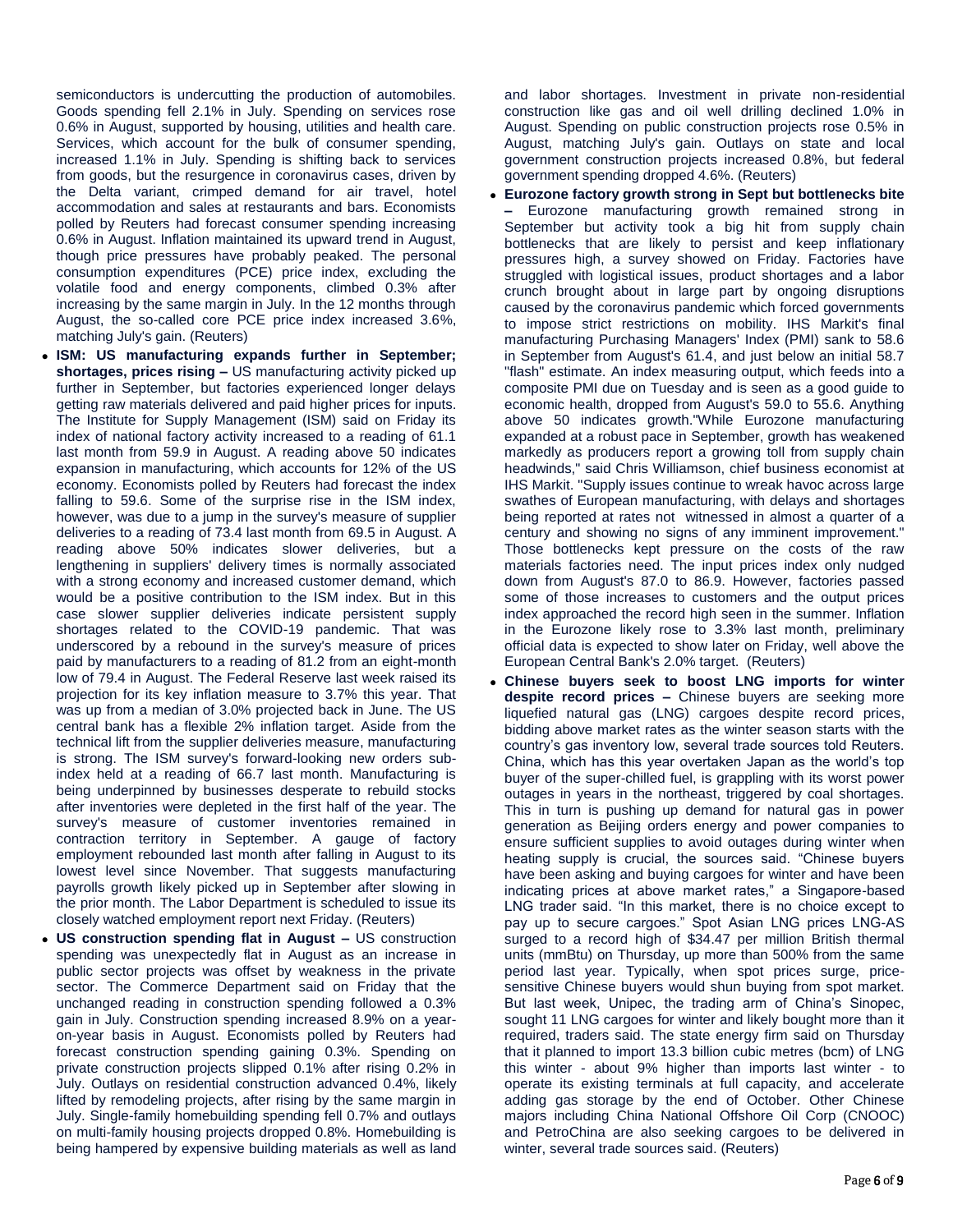**Brazil posts \$4.3bn trade surplus for Sept, revises down 2021 balance –** Brazil posted a \$4.32bn trade surplus in September, slightly less than the consensus forecast in a Reuters poll for a \$4.5bn surplus and down from a \$5.1bn surplus in the same month last year, the Economy Ministry said. Exports increased 33% over September 2020 to \$24.28bn, but imports rose faster by 52% to \$19.96bn, shrinking the surplus, the ministry said. For the first nine months of this year, the trade surplus was \$56.4bn dollars, higher than the surplus of \$40.8bn dollars in the same period last year. International trade is expected to be a net contributor to Brazil's economic growth this year, but the ministry has revised down the overall trade surplus expected this year to \$70.9bn from \$105.3bn forecast in July. The revised forecast for total exports this year is \$281bn, down from \$307.5bn predicted in July, and total imports are now expected to be 210bn, higher than the 202.2bn forecast in July. (Reuters)

# **Regional**

- **GCC GDP growth to soar next year –** The GCC countries' GDP growth will more than double next year as higher oil income after the surge in crude prices will result in a rise in budget spending and propel the diversification of the regional economies, say economists. The UAE will lead the region's uneven economic recovery, thanks to its proactive approach to attracting global talent. Maya Senussi, senior economist at Oxford Economics, said the outlook for the GCC region has improved over the past few months, with economies benefitting from domestic and global reopening. (Zawya)
- **OPEC Sept oil output rises on Nigerian rebound, OPEC+ boost –** OPEC oil output rose in September to its highest since April 2020, a Reuters survey found, as Nigerian output recovered from involuntary losses and the group's top producers further eased supply curbs under a pact with its allies. The Organization of the Petroleum Exporting Countries has pumped 27.31mn bpd, the survey found, up 420,000 bpd from August's revised estimate. Output has risen every month since June 2020, apart from in February. (Reuters)
- **Saudi Arabia's 2022 budget keeps focus on shrinking the deficit –** Saudi Arabia has revised its forecast for this year's budget deficit to 2.7% of GDP from 4.9% and is aiming for a further cut next year, its preliminary 2022 budget statement said, highlighting the government's tight grip on finances despite projected higher crude revenues. The largest Arab economy suffered a deep recession last year as the coronavirus crisis hurt its burgeoning non-oil economic sectors, while record-low oil prices weighed on state coffers, widening the 2020 budget deficit to 11.2% of GDP. The improvement in the country's finances this year was driven by a jump in revenues, from a budgeted SR849bn to a revised estimate of SR930bn, as oil production increased and crude prices rebounded. (Reuters)
- **Saudi unemployment down marginally to 11.3% in 2Q –** Unemployment in Saudi Arabia declined only marginally to 11.3% in the second quarter from 11.7% in the first three months of the year, official data showed on Thursday, signaling that recovery from the coronavirus crisis has lost some momentum. Saudi Arabia has been pushing through economic reforms since 2016 to creations of jobs and aims to reduce unemployment to 7% by 2030, but those plans were disrupted by the COVID-19 pandemic that sent oil prices plummeting. Unemployment hit a record high of 15.4% in the second quarter last year but it has declined rapidly since then, reaching prepandemic levels in the first quarter this year. (Reuters)
- **Saudis triumph in oil market with comeback from covid crisis –** When the OPEC+ alliance of oil producers gathers next week, group leader Saudi Arabia can savor a moment of

triumph. Eighteen months after slashing crude production during the pandemic, Riyadh is set to pump at almost pre-Covid levels of 9.8mn bpd this month as a recovering global economy clamours for energy supplies. Furthermore, by bringing those shipments back slowly enough to avert a new surplus, Saudi Energy Minister Prince Abdulaziz bin Salman has revived crude prices to \$80 a barrel. That's swelled the kingdom's petroleum revenues to a three-year high, putting them on track for an even bigger payout in 2022. (Bloomberg)

- **Saudi Arabia may trim November crude prices for Asia –** Top oil exporter Saudi Arabia may just trim November crude prices for customers in Asia even though Middle East benchmarks posted wider declines this month, industry sources said. State oil giant Saudi Aramco, which typically sets prices based on the monthly change in benchmark Dubai's market structure, is expected to deviate from its usual pricing formula as it already slashed October prices, they said. (Reuters)
- **Saudi Arabia targets 90,100 jobs for nationals in asset and utility management –** The Saudi Ministry of Finance is working to raise employment localization in the asset and utility management sector, it said in its Budget Forecast report on Thursday. The ministry plans to bring the cumulative number of employed nationals in the sector to 90,100 by the end of this year from 74,800 jobs until the end of this year, as part of the government spending efficiency program. The Saudi government has been working on enhancing spending efficiency and increasing its effectiveness since the launch of Vision 2030, the ministry said. (Zawya)
- **Saudi sovereign fund to invest SR25bn in Asir tourism transformation –** Saudi Arabia's Public Investment Fund intends to invest SR25bn into the Asir region of the country as part of plans to turn the province into a global tourism hub, according to an official at Asir Development Authority. Saudi Arabia's Crown Prince Mohammed bin Salman on Sept. 28 launched a SR50bn tourism strategy for Asir that aims to attract more than 10mn visitors from inside and outside the Kingdom by 2030. Of the rest of the funds, SR10.6bn will come from the government and SR16 bn from the private sector, Strategy Director Sultan Zomaia said during an interview with Asharq. The Kingdom has allocated SR2.5bn to spend on Asir development projects during the first three years of the development strategy, he said. (Zawya)
- **Saudi Arabia's wealth fund to sell part of stake in Saudi Telecom –** Saudi Arabia's Public Investment Fund (PIF), the country's sovereign wealth fund, is considering selling part of its 70% stake in Saudi Telecom Co (STC) while retaining majority ownership, the state fund said on Thursday. STC is Saudi Arabia's largest telecoms operator and also owns subsidiaries and has stakes in companies operating in Kuwait, Bahrain, the United Arab Emirates and Turkey. STC's shares are up nearly 20% so far this year, closing at SR127 on Thursday, based on Refinitiv data. (Reuters)
- **Saudi-listed developer Jabal Omar sells land in Mecca complex for SR517.46mn –** One of Saudi Arabia's largestlisted developer, Jabal Omar Development Company, has sold a parcel of land within its Mecca development project for SR517.46mn, a bourse filing said on Thursday. The proceeds of the transaction, done via a public auction, will be used to restructure the developer's financial obligations and complete the ongoing project. Jabal Omar is developing a complex in Makkah, also known as Mecca, which is expected to feature 40 towers once fully completed. The site is envisioned to attract 100,000 visitors during the haj season. (Zawya)
- **EFG: Solutions by STC set for \$40mn of flows over FTSE inclusion –** Solutions by STC, Saudi Telecom's internet-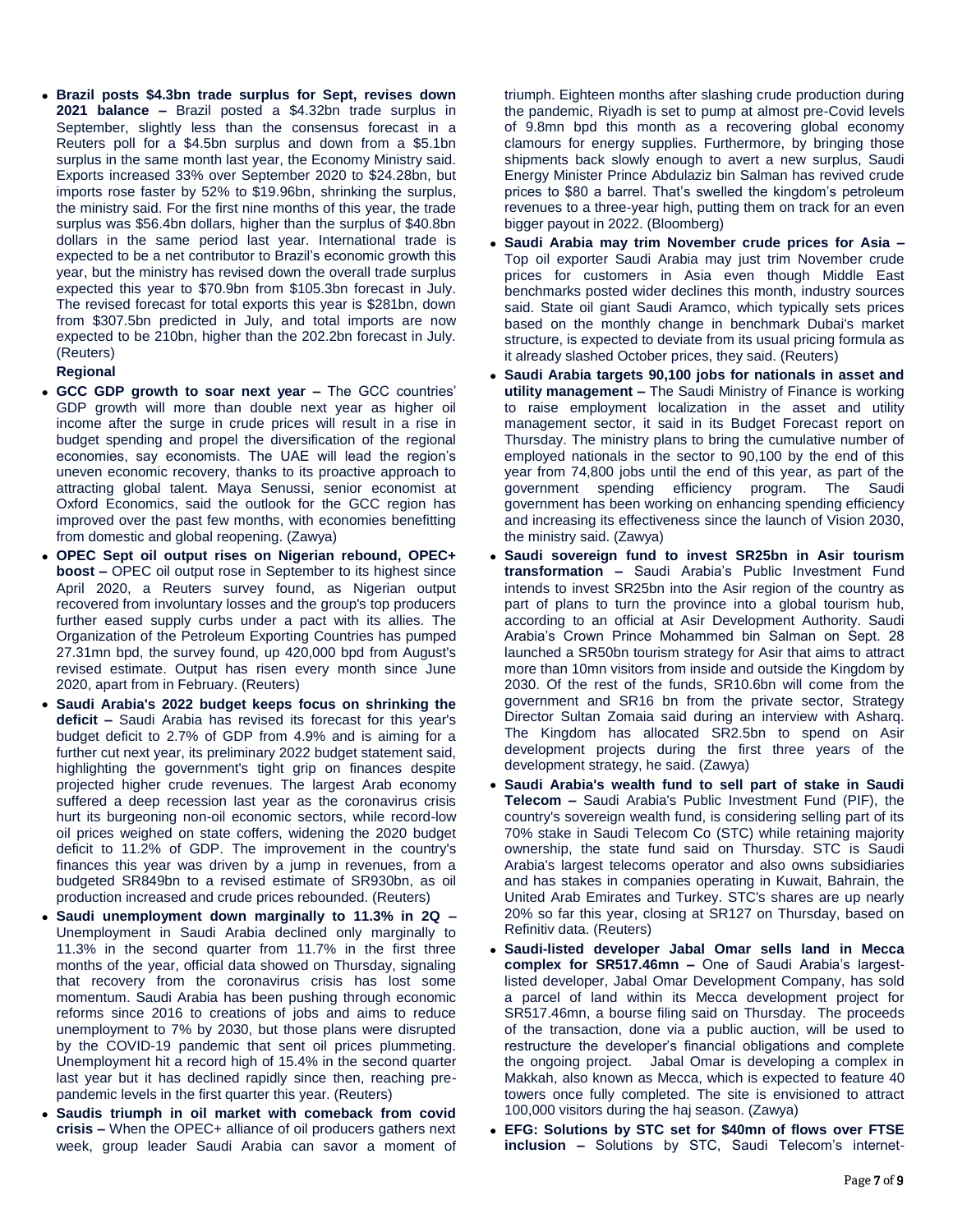services unit, will be eligible for fast entry to the FTSE GEIS EM index, according to EFG -Hermes. If eligible, the stock will be included in the index on its fifth day of trading, triggering a minimum \$40mn of inflows, Ahmed El Difrawy, head of data & index research, writes in a note. (Bloomberg)

- **Saudi CMA approves Medgulf request for rights issue** Saudi CMA approves Medgulf request to increase its capital via rights issue valued at SR420mn. (Bloomberg)
- **UAE set for gradual recovery, but COVID -19 risks cloud outlook, IMF says –** The UAE is set for a gradual economic recovery, thanks in part to its strong response to the coronavirus crisis and a rebound in tourism, the International Monetary Fund said, but the risk of a pandemic resurgence clouds the outlook. The Gulf's second largest economy suffered a deep recession last year as curbs against the COVID -19 pandemic hurt vital sectors such as trade and tourism, while record low oil prices weighed on petroleum revenues. The IMF estimated a contraction of 6.1% in gross domestic product in 2020, but said the recovery had begun to gain momentum. (Reuters)
- **DP World sees no quick end to global shipping bottlenecks –** Dubai ports giant DP World sees no early end to disruptions in global supply chains that have set off delays at ports and logistics hubs around the world, its chairman said on Friday. The disruptions, a result of pandemic lockdowns and an unexpectedly rapid recovery in demand, have also led to shipping container shortages and skyrocketing freight rates. "I really don't think it's going to be resolved this year, DP World's Sultan Ahmed bin Sulayem told Reuters on the opening day of Expo in Dubai, itself delayed a year by the pandemic. (Reuters)
- **S&P revises Oman outlook to positive on higher oil prices, reforms –** S&P Global Ratings said on Saturday it had revised its outlook on Oman to positive from stable due to higher oil prices and fiscal reform plans that are expected to narrow state deficits and slow a rise in debt levels over the next three years. The ratings agency affirmed Oman's 'B+/B' long - and short -term foreign and local currency sovereign credit ratings. Oman, a relatively small oil producer, is more sensitive than its hydrocarbon -rich Gulf neighbors to oil price swings, meaning it was hit especially hard by 2020's price crash and the COVID -19 pandemic. (Reuters)
- **DME Data: Oman crude official price set at \$72.78/bbl for November –** The OSP of Oman crude was set at \$72.78/bbl for November sales, according to the average of daily marker prices on the Dubai Mercantile Exchange. OSP up \$3.40/bbl, or +4.9%, from \$69.38/bbl for October. (Bloomberg)
- **Bahrain's economy grows 5.72% in second quarter –** Bahrain's economy grew at 5.72 per cent in the second quarter (2Q) of 2021, the highest in terms of constant prices since 2019, as revealed by the latest government assessment. The national accounts report from the Information and e -Government Authority (iGA) estimates that gross domestic product (GDP) growth during 2Q was 20.74pc in terms of current prices, when compared with the same quarter in 2020. Constant prices adjust for the effects of inflation and using constant prices enables measurement of the actual change in output and not just an increase due to the effects of inflation. Supported by resurgence in activity in transportation, telecommunications, hotels and restaurants, the non -oil sector recorded growth of 7.78pc in constant prices and 12.82pc in current prices. (Zawya)